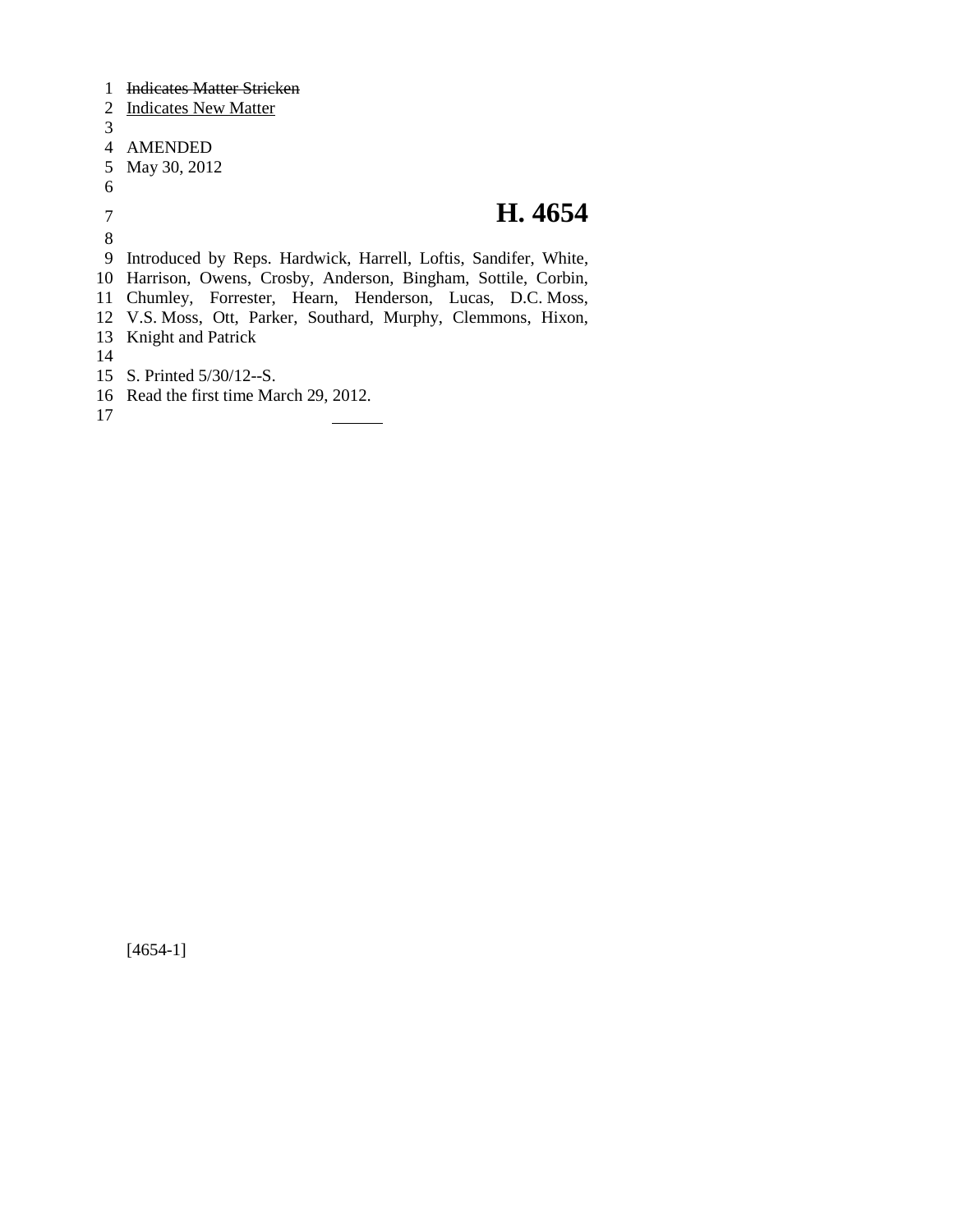**A BILL**

 TO AMEND SECTION 48-1-90, CODE OF LAWS OF SOUTH CAROLINA, 1976, RELATING TO PROHIBITING THE DISCHARGE OF POLLUTANTS INTO THE ENVIRONMENT AND REMEDIES FOR VIOLATIONS, SO AS TO PROVIDE EXEMPTIONS AND LIMITATIONS ON THESE EXEMPTIONS AND TO SPECIFY THAT NO PRIVATE CAUSE OF ACTION IS CREATED BY OR EXISTS UNDER THE POLLUTION CONTROL ACT; TO AMEND SECTION 48-1-130, RELATING TO FINAL ORDERS OF THE DEPARTMENT DISCONTINUING DISCHARGE OF POLLUTANTS, SO AS TO DELETE PROVISIONS RELATING TO REQUIRED PROCEDURES PRECEDING THE ISSUANCE OF A FINAL ORDER AND TO PROVIDE THAT AN ORDER IS SUBJECT TO REVIEW PURSUANT TO THE ADMINISTRATIVE PROCEDURES ACT; TO AMEND SECTION 48-1-250, RELATING TO WHOM BENEFITS FROM CAUSES OF ACTION RESULTING FROM POLLUTION VIOLATIONS INURE, SO AS TO PROVIDE THAT NO PRIVATE CAUSE OF ACTION IS CREATED BY OR EXISTS UNDER THE POLLUTION CONTROL ACT; AND TO MAKE THESE PROVISIONS RETROACTIVE AND EXTINGUISH ANY RIGHT, CLAIM, OR CAUSE OF ACTION ARISING UNDER OR RELATED TO THE POLLUTION CONTROL ACT, SUBJECT TO EXCEPTIONS FOR THE STATE AND ITS SUBDIVISIONS. Amend Title To Conform

 Be it enacted by the General Assembly of the State of South Carolina:

- 
- 
- SECTION 1. Section 48-1-90 of the 1976 Code is amended to read: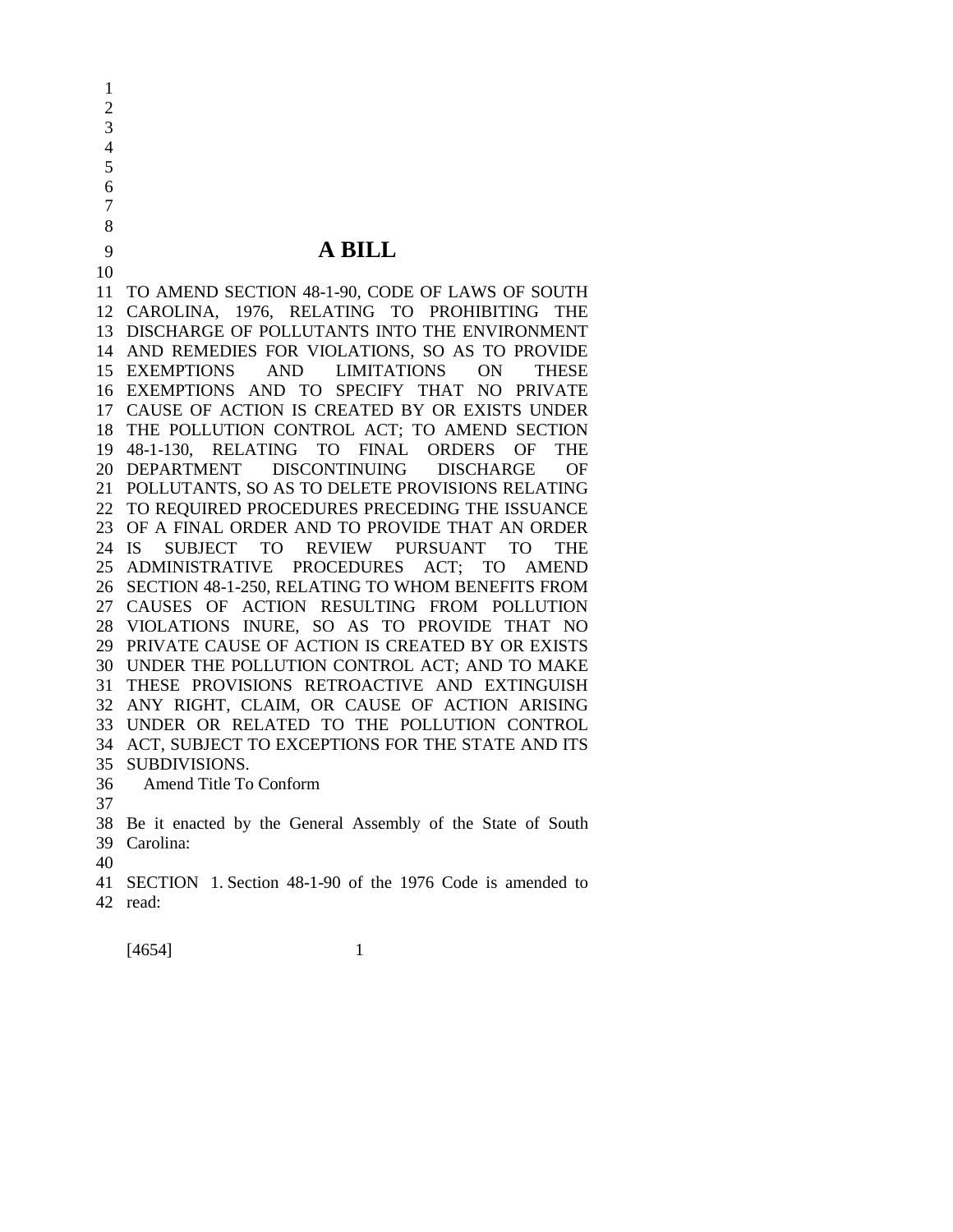2 "Section 48-1-90.  $\left(\frac{a}{A}(A)(1)\right)$  It is unlawful for  $\frac{a}{A}$  person, directly or indirectly, to throw, drain, run, allow to seep, or otherwise discharge into the environment of the State organic or inorganic matter, including sewage, industrial wastes, and other wastes, except in compliance with a permit issued by the department. 8 (2) The permit requirements of subsection  $(A)(1)$  of this section, Section 48-1-100, and Section 48-1-110 do not apply to: (a) discharges in a quantity below applicable threshold permitting requirements established by the department; (b) discharges for which the department has no regulatory permitting program; (c) discharges exempted by the department from permitting requirements; or (d) normal farming, silviculture, aquaculture, ranching, and wildlife habitat management activities that are not prohibited by or otherwise subject to regulation. (3) Subsection (A)(2) of this section must not be construed 20 to: (a) impair or affect common law rights; 22 (b) repeal prohibitions or requirements of other statutory law or common law; or (c) diminish the department's authority to abate public nuisances or hazards to public health or the environment, to abate pollution as defined in Section 48-1-10(7), or to respond to accidental discharges or spills. accidental discharges or spills. (4) A person must first petition the department in writing for a declaratory ruling as to the applicability of a specific, existing regulatory program to a proposed or existing discharge into the environment, provided that the proposed or existing discharge is not exempt or excluded from permitting as is set forth in Section  $48-1-90(A)(2)$ . The person proposing to emit or emitting such discharge must be named on and served with the petition. The department must, within sixty days after receipt of such petition, issue a declaratory ruling as to the applicability of such program to such discharge. If the department determines a permit is required under such program and that no exception or exclusion exists, including, but not limited to, the exceptions set forth in Section 41 48-1-90(A)(2), the department must issue a declaration requiring the submission of an application to permit such discharge pursuant to the applicable permitting program. If the department further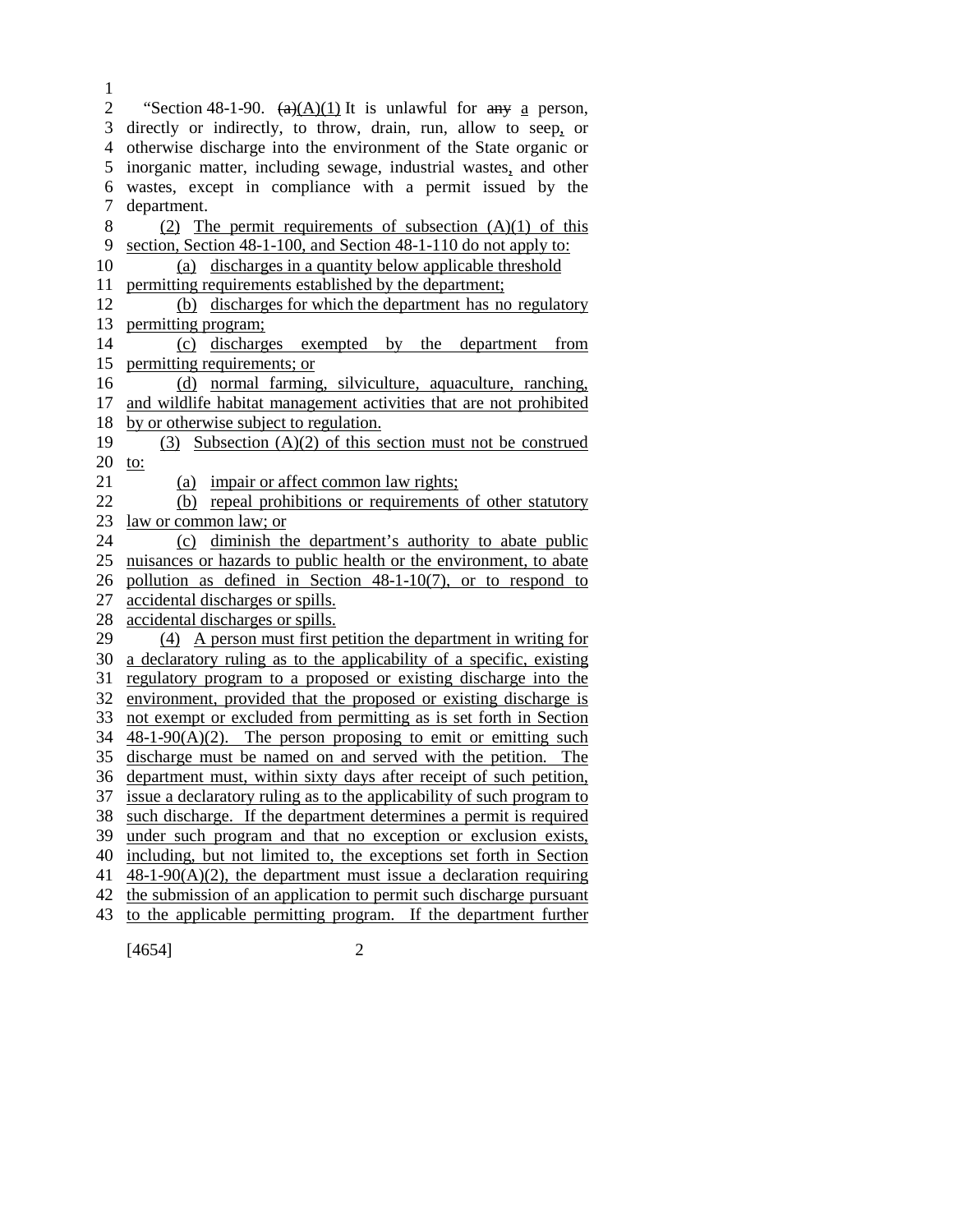determines that immediate action is necessary to protect the public health or property due to such unpermitted discharge, the department may further declare the existence of an emergency and order such action as the department deems necessary to address the emergency. Any person to whom such emergency order is directed may apply directly to the Administrative Law Court for relief and must be afforded a hearing within forty-eight hours. Regardless of whether a hearing is held, the department must revoke all emergency orders as soon as conditions or operations change to the extent that an emergency no longer exists. A party contesting any department decision on a petition may request a contested case hearing in the Administrative Law Court. Notwithstanding the administrative remedy provided for in this section, no private cause of action is created by or exists under this chapter.  $(b)(B)(1)$  Any A person who discharges organic or inorganic matter into the waters of this State as described in subsection  $(a)(A)$  to the extent that the fish, shellfish, aquatic animals, wildlife, or plant life indigenous to or dependent upon the 20 receiving waters or any property are is damaged or destroyed shall 21 be is liable to the State for such the damages as may be proved. The action shall must be brought by the State in its own name or in the name of the department. 24 (2) The amount of  $\frac{a_n}{b_n}$  a judgment for damages recovered by 25 the State, less cost costs, shall must be remitted to the agency, commission, department, or political subdivision of the State that has jurisdiction over the fish, shellfish, aquatic animals, wildlife, or plant life or property damaged or destroyed. (3) The civil remedy herein provided shall in subsection  $(B)(2)$  is not be exclusive, and any an agency, commission, department, or political subdivision of the State with appropriate

32 authority may undertake in its own name an action to recover such 33 damages as it may deem advisable independent of this subsection.

 SECTION 2. Section 48-1-130 of the 1976 Code is amended to read:

 "Section 48-1-130. Any A person discharging sewage, industrial waste, or other waste or air contaminant into any of the 40 waters or ambient air environment of the State, in such manner or 41 quantity as to cause pollution, without regard to the time that such 42 the discharge began or whether such or not the continued discharge has been by virtue of a permit issued by the department, shall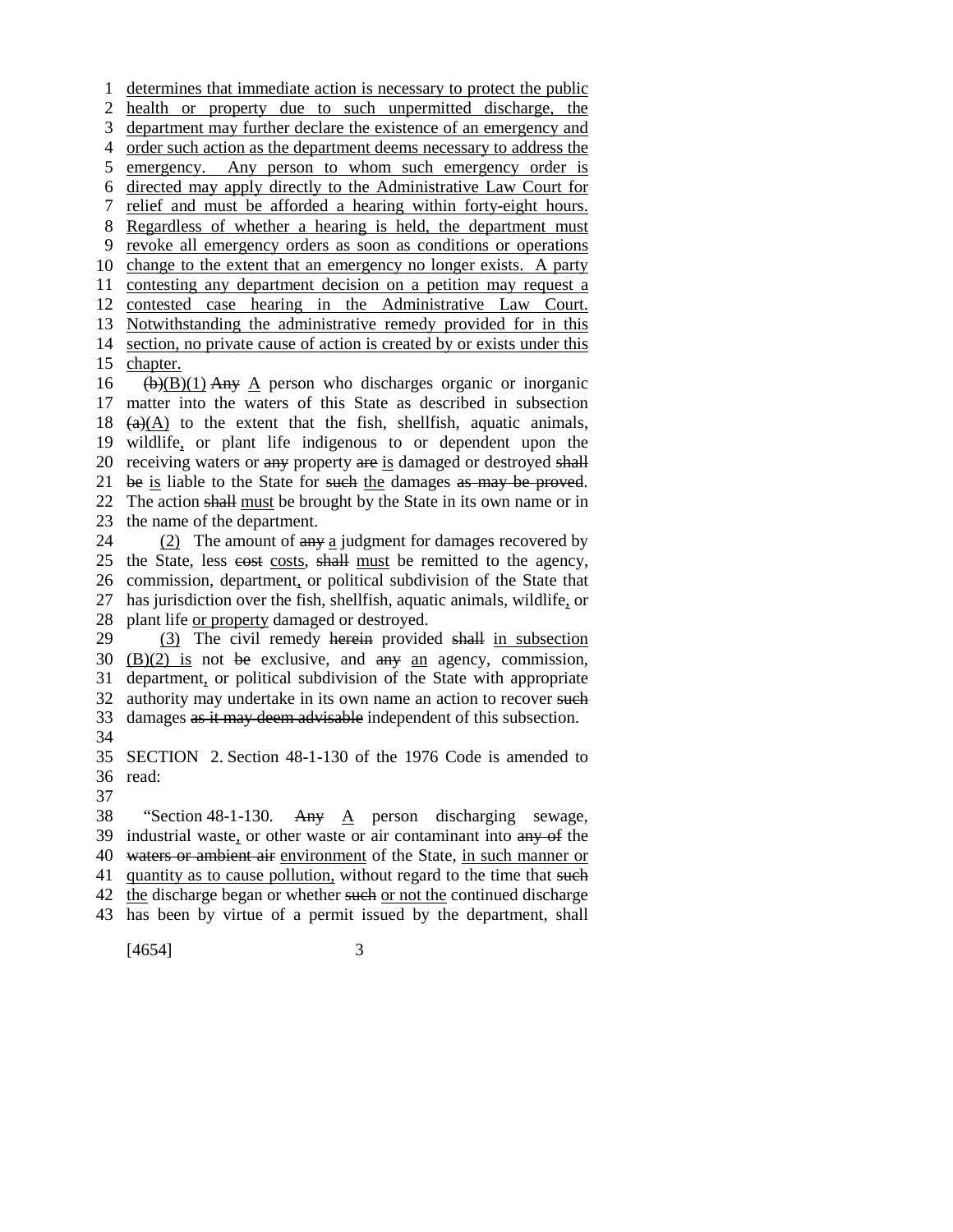discontinue the discharge of such sewage, industrial waste or other

wastes into, or in such manner or quantity as to cause pollution of,

3 the waters of the State upon receipt of a final an order of the

department issued pursuant to the provisions of this chapter. But

in the case of such discharges, except those discharges causing an

- actual or potential hazard to public health, no final order of
- discontinuance of discharge shall be entered until a reasonable
- time after service of an order of the Department determining that
- such discharge constitutes pollution in contravention of the

 standards adopted by the Department and directing the alleged polluter to take such steps as may be necessary to abate the

polluting content of such discharge to conform to the standards of

13 the department. An order is subject to review pursuant to Section

44-1-60 and the Administrative Procedures Act. This section does

not abrogate any of the department's emergency powers.

## SECTION 3. Section 48-1-250 of the 1976 Code is amended to read:

"Section 48-1-250. Causes of action resulting from the violation

of the prohibitions contained in this chapter inure to and are for the

benefit of any person or persons damaged as the result of any such

violation No private cause of action is created by or exists under

this chapter. A determination by the department that pollution

exists or a violation of any of the prohibitions a prohibition

contained in this chapter has occurred, whether or not actionable

27 by the State, create creates no presumption of law or fact inuring to

or for the benefit of persons a person other than the State."

 SECTION 4. (A) There is created the "Isolated Wetlands and Carolina Bays Task Force" to review, study, and make recommendations concerning issues related to isolated wetlands and Carolina Bays in South Carolina. The task force shall be comprised of the following members:

 (1) the Chairman of the Senate Agriculture and Natural Resources Committee, ex officio, or his designee, who shall serve as chairman;

 (2) the Chairman of the House of Representatives Agriculture, Natural Resources and Environmental Affairs Committee, ex officio, or his designee, who shall serve as

vice-chairman;

 (3) one member representing the South Carolina Chamber of Commerce;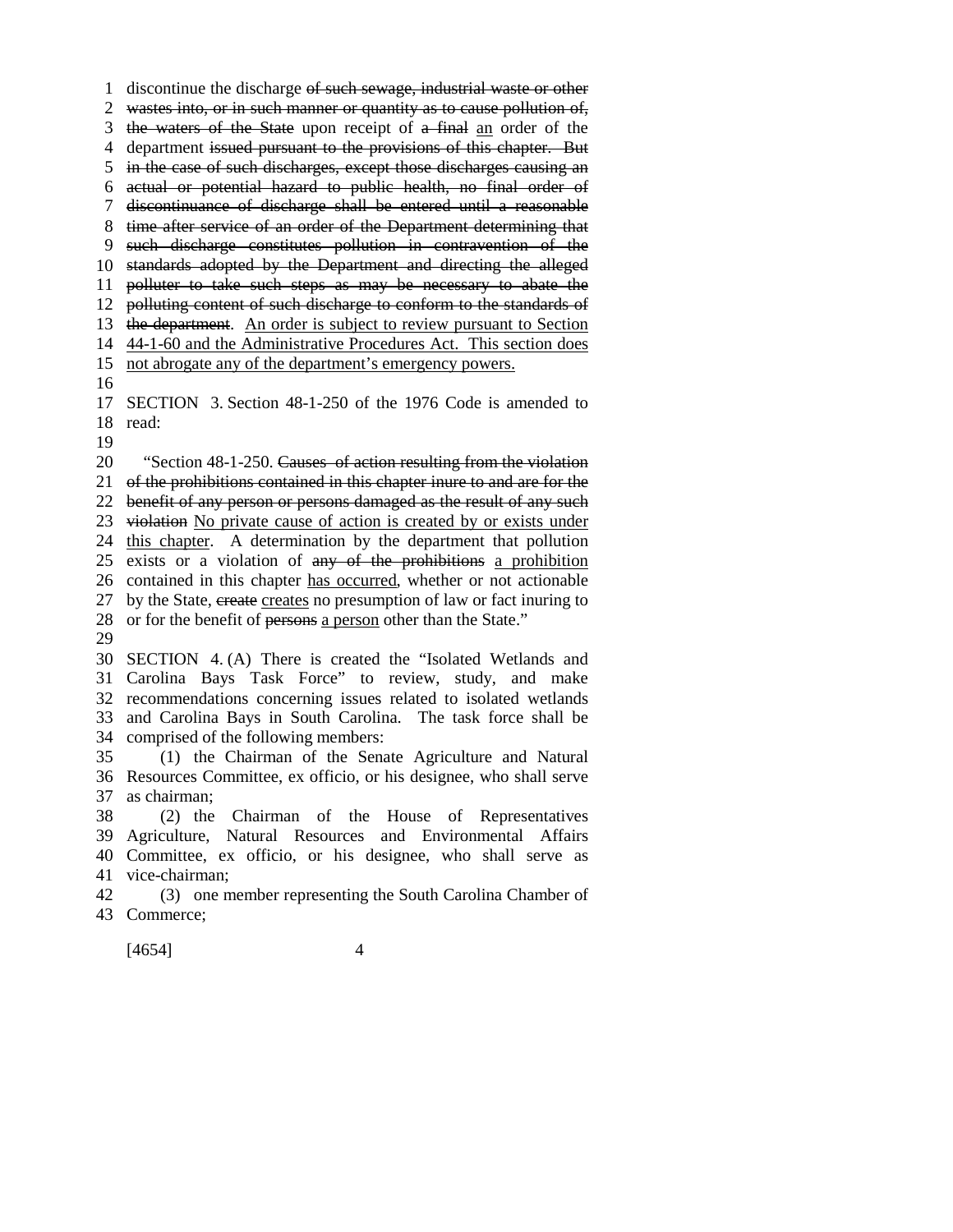- (4) one member representing the Coastal Conservation League;
- (5) one member representing the Conservation Voters of South Carolina;
- (6) one member representing the South Carolina Association of Realtors;

 (7) one member representing the South Carolina Association of Homebuilders, upon consultation with the South Carolina Association of General Contractors;

 (8) one member representing the South Carolina Farm Bureau;

 (9) one member representing the South Carolina Manufacturer's Alliance;

 (10) one member representing the South Carolina Chapter of the Sierra Club;

 (11) one member representing the South Carolina Wildlife Federation;

 (12) one member representing the Environmental Law Project; and

(13) one member representing the utilities industry.

 (B) The task force shall meet as soon as practicable after the effective date of this act for organizational purposes.

 (C) The members of the task force shall serve without compensation and may not receive mileage or per diem.

 (D) Vacancies on the task force shall be filled in the same manner as the original appointment.

 (E) The task force shall compile a comprehensive inventory of existing data and information regarding Carolina Bays and isolated wetlands in South Carolina. The inventory, as far as possible, must identify the number, distribution, size, description, and characteristics of the Carolina Bays and isolated wetlands throughout the State. The task force must also compile a glossary of standard terms and definitions used when describing Carolina Bays and isolated wetlands, their various types, and characteristics.

 (F) During its review and study of Carolina Bays and isolated wetlands, and in its findings and recommendations, the task force shall consider at least:

 (1) the biological, hydrological, ecological, and economic values and services of Carolina Bays and isolated wetlands;

 (2) prior disturbances of Carolina Bays and isolated wetlands and the cumulative impacts of disturbances to isolated wetlands and their functions;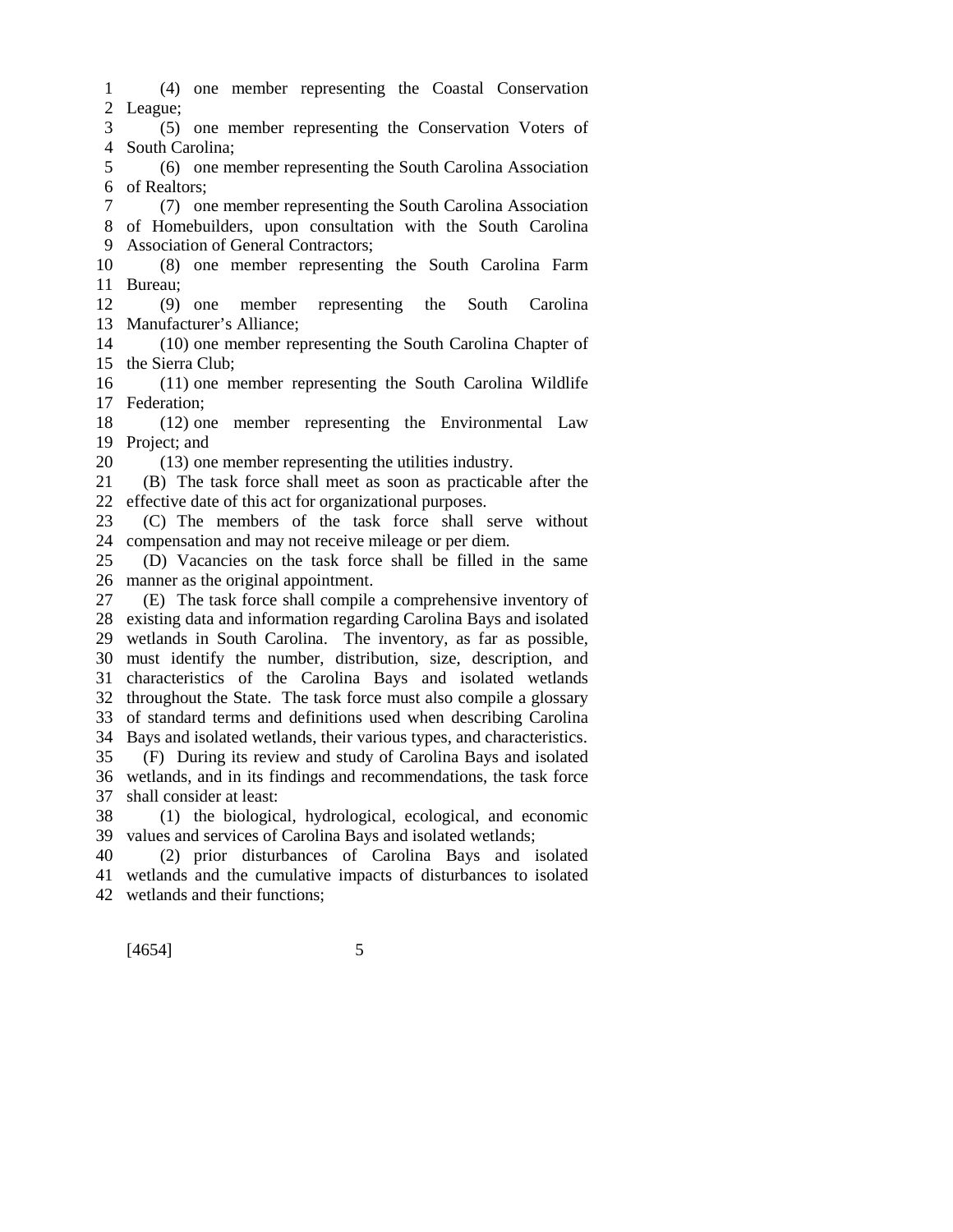(3) methods to avoid adverse impact on Carolina Bays and isolated wetlands;

 (4) methods to minimize adverse impact on Carolina Bays and isolated wetland function that can be avoided;

 (5) manners of compensation for any loss of Carolina Bays and isolated wetland functions that cannot be avoided or minimized;

 (6) methods to provide public notice of wetlands permitting applications;

 (7) the utility of using a general permitting program for Carolina Bays and isolated wetlands disturbance, where practical;

 (8) the proper balance between the economic development value of a proposed permitted activity and the impact on Carolina Bays and isolated wetlands;

(9) achieving a goal of "no net loss" wetlands;

 (10) concerning proposals to impact Carolina Bays and isolated wetlands, including those appearing to be geographically isolated, the aggregate benefits and services of similarly situated wetlands in the watershed should be considered;

 (11) concerning mitigation for Carolina Bays and isolated wetland impacts, whether a watershed based approach should be followed in order to replace wetland functions and services where they are most needed in the impacted watershed; and

 (12) whether, and the extent to which, the standards used by the Department of Health and Environmental Control in evaluating discharges to federal wetlands can and should be used for non-federal wetlands.

 (G) The task force shall make a report of its findings and recommendations related to Carolina Bays to the General Assembly on or before January 1, 2013. The task force shall make a report of its findings and recommendations related to isolated wetlands on or before July 1, 2013, at which time the study committee terminates.

 (H) The staffing for the task force must be provided by the appropriate committees or offices of the Senate and House of Representatives. The task force may utilize staff of other government agencies with relevant issue area expertise upon request."

SECTION 5. The term "permit" as used in the Pollution Control

Act is inclusive and intended to mean all permits, certifications,

determinations, or other approvals required by law issued by the